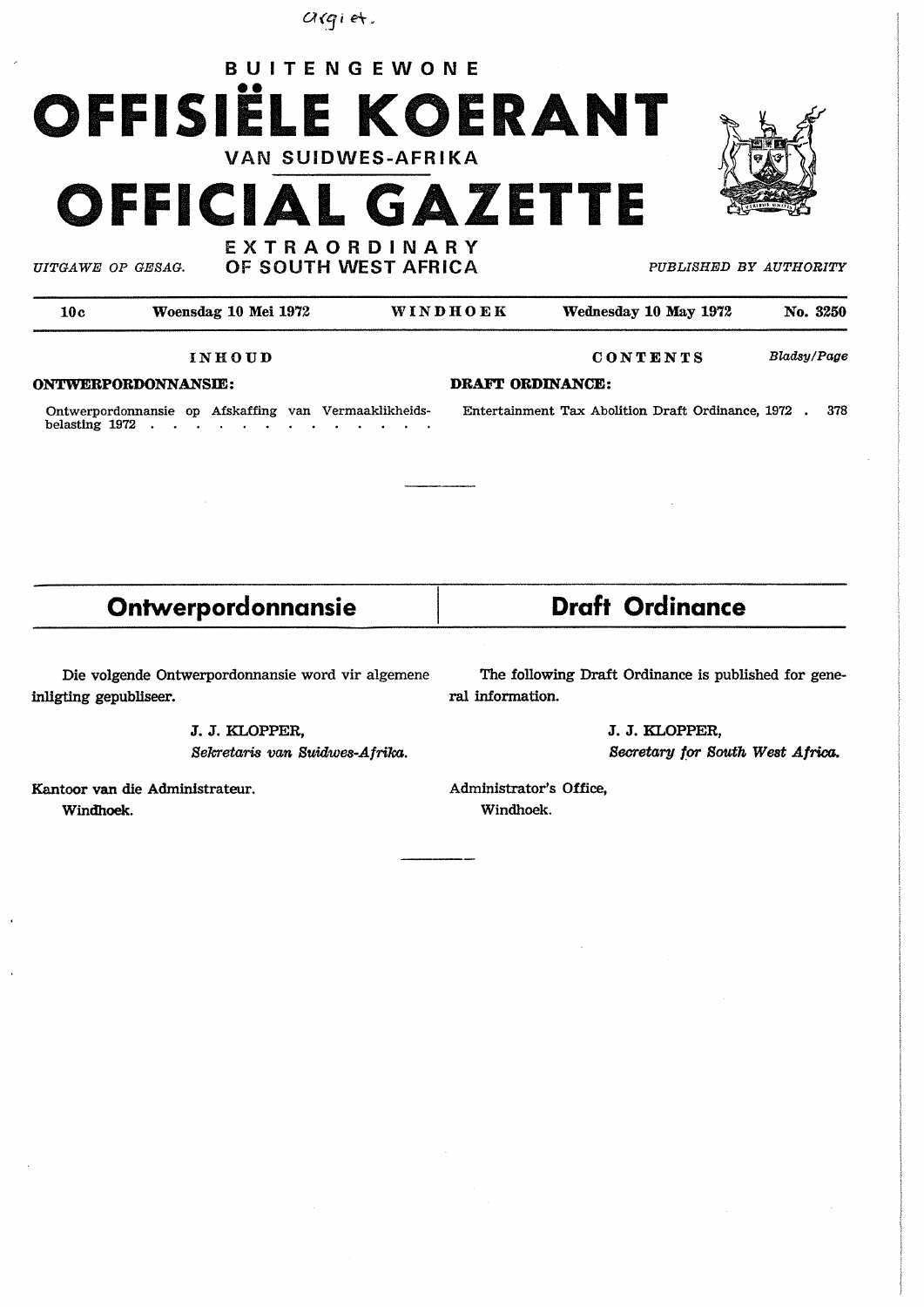respondent and a control of the

## **ALGEMENE VERDUIDELIKENDE NOTA:**

Woorde met volstreep daaronder dui aan invoegings voorgestel.

## ONTWERPORDONNANSIE

Om voorsiening te maak vir die afskaffing van vermaaklikheidsbelasting; en om voorsiening te maak vir verbandhoudende aangeleenthede.

Die Wetgende Vergadering van die Gebied Suidwes-Afrika VERORDEN SOOS VOLG: --

Herroeplng van **wette.** 

1. Die Wette in die Bylae vermeld word hierby herroep dn die mate in die derde kolom daarvan uiteengesit.

Wysiging van<br>
Ordonnansie 30<br>
van 1960, om<br> **,,Administrateur''** deur ,.Ultvoerende Eomitee" te ver- **vang.** 

2. Die Ordonnansie op Adverteer langs, en Toebou van Paaie, 1960 (Ordonnansie 30 van 1960) — hieronder die Hoofordonnansie genoem — word hierby gewysig deur die woord ,,Administrateur" oral waar dit voorkom deur die uitdrukking ,,Uitvoerende Komitee" te vervang.

Wysiging van<br>artikel 1 van artlkel 1 van Ordonnansle 30 van 1960, SOOS gewyslg deur artikel 1 van<br>Ordonnansie 3 van 1967.

 $\frac{\partial}{\partial t} \hat{u}_1$ 

ili a 19

3. Artikel 1 van die Hoofordonnansie word hierby gewysig deur die volgende woordomskrywing aan die einde daarvan by te voeg:

> *,,* ,,Uitvoerende Komitee" die Administrateur-in-Uitvoerende Komitee soos bedoel in artikel 6 van die Wet op die Konstitusie van Suidwes-Afrika, 1968 (Wet 39 van 1968).".

Invoeging van<br>artikel 9A in<br>Ordonnansie 30<br>van 1960.

tnry-

4. Die Hoofordonnansie word hierby gewysig deur die volgende artikel na artikel 9 in te voeg:

,.Reeling van die stigting van b!oskope. 9A. (1) Nieteenstaande die bepalings van enige ander wet, mag niemand die bedryf van 'n inrybioskoop sonder die vooraf verkree goedkeuring van die Uitvoerende Komitee instel of bestuur nie: Met dien verstande dat aansoek om sodanige goedkeuring nie gedoen mag word nie, voordat die aansoeker eers minstens een keer per week *vir* vier agtereenvolgende weke 'n kennisgewing in een Afrikaanse en een Engelse nuusblad wat in die gebied omloop waarin die instelling of bestuur van die genoemde bedryf beoog word, gepubliseer het waarin die aansoeker sy voornemens om sodanige aansoek te doen uiteensit waarin die ligging en grootte van die perseel waarop dit bedoel word om die bedryf te beoefen voldoende beskryf word sodat dit maklik geidentifiseer kan word en waarin hy verklaar dat enigiemand met genoegsame be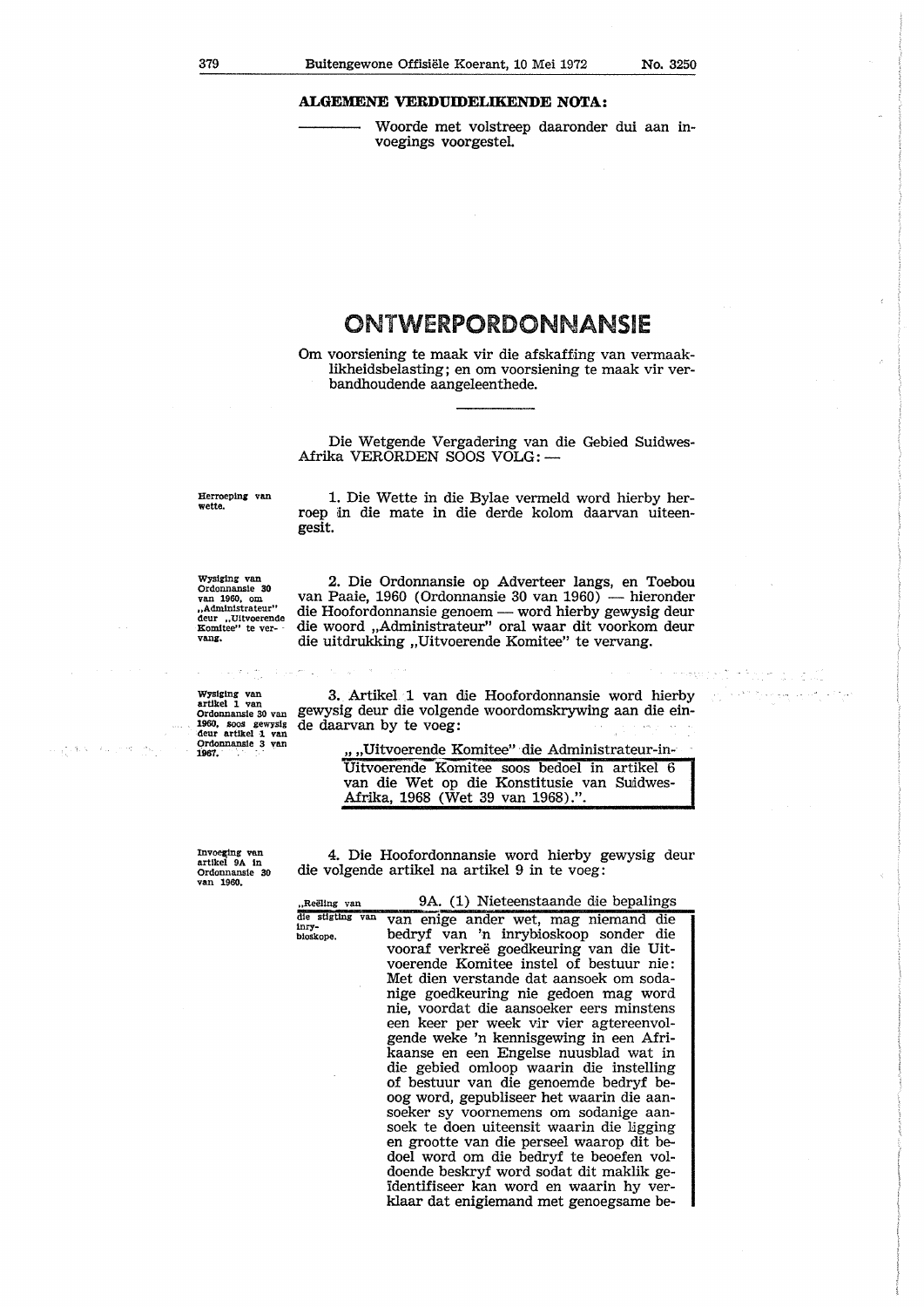Words underlined with solid line indicate insertions proposed.

## **DRAFT ORDINANCE**

To provide for the abolition of entertainment tax; and to provide for incidental matters.

BE IT ORDAINED by the Legislative Assembly for the Territory of South West Africa as follows: -

1. The laws specified in the Schedule are hereby Repeal of **lam.**  repealed to the extent set out in the third column there**of.** 

2. The Advertising on Roads and Ribbon Development Ordinance, 1960 (Ordinance 30 of 1960) - hereinafter referred to as the principal Ordinance - is hereby amended by the substitution for the word "Administrator" wherever it appears of the expression "Executive Committee".

Amendment **of**  1960 to substitute "Executive **Committee" for** "Administrator".

Amendment of section 1 of Ordinance 30 **of**  1960, as amended by section 1 of Ordinance 3 of 1967.

3. Section 1 of the principal Ordinance is hereby amended by the insertion after the definition of "building restriction road" of the following definition:

" "Executive Committee" means the Administra-

tor-in-Executive Committee as referrer to in section 6 of the South West Africa Constitution Act, 1968 (Act 39 of 1968);"

4. The following section is hereby inserted in the principal Ordinance after section 9:

"Regulation oT'the establishment of drive-In cinemas. 9A. (1) Notwithstanding the provisions of any other law, no person shall establish or conduct the business of a drive-in cinema without the prior consent of the Executive Committee: Provided that application for such consent shall not be made before the applicant shall have published at least once a week for four consecutive weeks in one Afrikaans and one English newspaper circulating in the area *in* whlch the said business is proposed to be established or conducted a notice setting out the intention of the applicant to make the said application in which the situation and extent of the site on which it is intended to conduct the business, is sufficiently described for it to be easily identified and containing a statement that any person having a sufficient interest who objects to the grantInsertion **of**  section 9A In Ordinance 30 of 1960,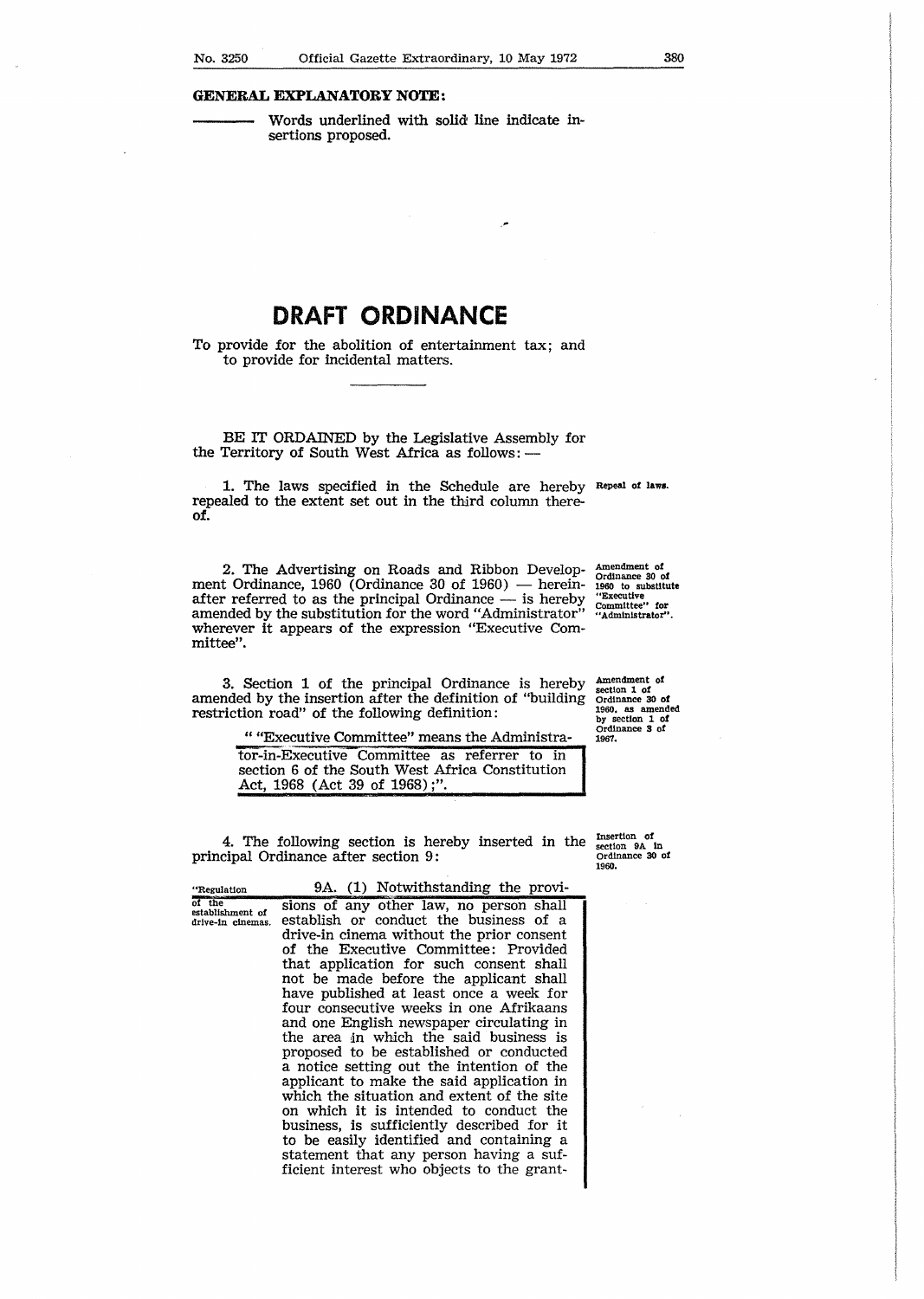lange wat beswaar maak teen die goedkeuring van die aansoek sy beswaar, tesame met sy redes daarvoor, uiters een week na die vierde publikasie van die genoemde kennisgewing, by die Uitvoerende Komitee indien: Met dien verstande verder dat sodanige aansoek vergesel moet wees van 'n plan wat die uitleg van die omgewing binne een kilometer rondom die voornoemde perseel sowel as die parkeeren wagruimtes en die in- en uitgangspaaie na en van die perseel, duidelik, met distansies, aandui.

(2) Wanneer die Uitvoerende Komitee sy goedkeuring ingevolge subartikel (1) verleen, kan hy voorwaardes stel na hy goedvind, en het by die bevoegdbeid om enige sodanige gestelde voorwaarde te wysig, verander of in te trek of om van tyd tot tyd nuwe voorwaardes na goeddunke te stel.

(3) By die toepassing van hierdie artikel beteken die woord ,,inrybioskoop" 'n vermaaklikheidsplek waar enigiemand 'n bioskoopvertoning kan aanskou terwyl hy in 'n motorvoertuig sit.

(4) Elkeen wat die bepalings van subartikel (1) verontagsaam of versuim om te voldoen aan enige voorwaarde wat ingevolge subartikel  $(2)$  gestel is, is skuldig aan 'n oortreding en by skuldigbevinding strafbaar met 'n boete van boogstens tweehonderd rand, of by wanbetaling met gevangenisstraf vir 'n tydperk van boogstens drie maande: Met dien verstande dat in die geval van 'n voortdurende oortreding 'n bykomende boete van hoogstens vyftig rand vir elke dag waarop die verontagsaming of versuim voortduur, opgelê kan word, maar geen sodanige boete mag in een enkele vervolging of binne een enkele maand tweehonderd rand oorskry nie.

(5) Die bepalings van hierdie artikel geld dwarsdeur die gebied Suidwes-Afri**ka.".** 

Vervanging van<br>lang titel van<br>Ordonnansie 30 van 1960. SOOS gewys!g deur artlkel 6 van Ordonnansle 3 van 1967.

5. Die lang titel van die Hoofordonnansie word hierby deur die volgende lang titel vervang:

> ,,Ter reeling van die vertoning van advertensies buite sekere stedelike gebiede op plekke wat van geproklameerde paaie af sigbaar is; en van die oprigting van bouwerke naby sekere geproklameerde paaie; en van toegang tot sekere gronde van sodanige paaie af; en van die stigting van inry-bioskope.".

Kort tltel en lnwerklngtredlng.

6. Hierdie Ordonnansie beet die Ordonnansie op Afskaffing van Vermaaklikheidsbelasting 1972 en tree in werking op die eerste dag van Julie 1972.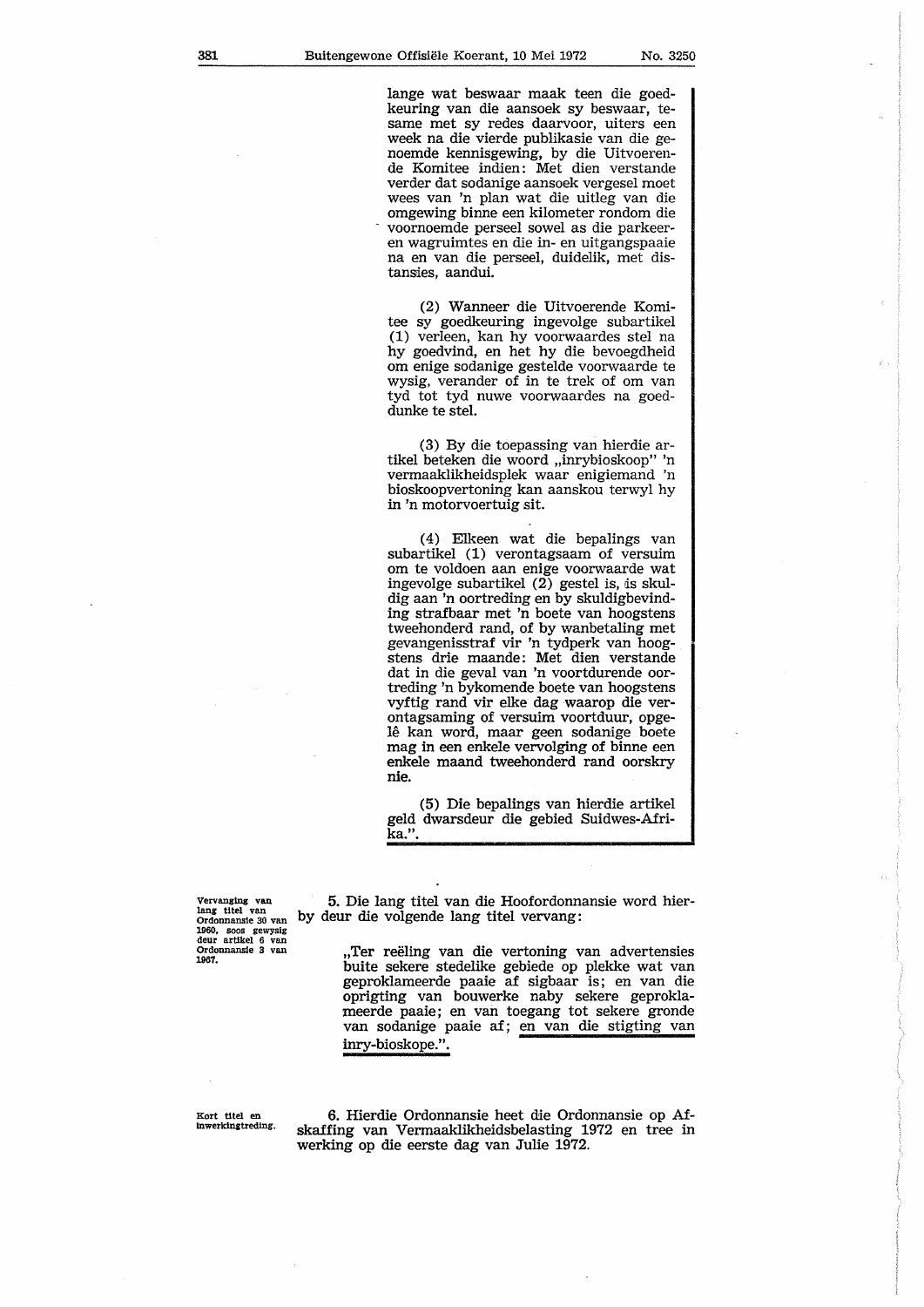ing of the application may lodge his objection, together with the grounds thereof with the Executive Committee not later than one week after the fourth publication of the said notice: Provided further that such application shall be accompanied by a diagram showing clearly the lay-out of the surrounding within one kilometre around the said site as well as the parking and waiting spaces and the entrance and exit roads to and from the site, giving the distances.

(2) The Executive Committee may, when granting his consent in terms of subsection (1), impose such conditions as he may deem fit, and he shall have power to amend, vary or revoke any such condition so imposed or to impose from time to time such new conditions as he may deem fit.

( 3) For the purpose of this section the expression "drive-in cinema" means a place of entertainment where any person may watch a cinematograph performance while sitting in a motor vehicle.

( 4) Any person who contravenes the provisions of subsection (1) or fails to comply with any condition imposed in terms of subsection (2) shall be guilty of an offence and liable on conviction to a fine not exceeding two hundred rand or in default of payment to imprisonment for a period not exceeding three months: Provided that in the case of a continuing offence an additional fine not exceeding fifty rand for each day upon which such contravention or failure continued may be imposed, but no such fine shall in any one prosecution or within any one month exceed two hundred rand.

(5) The provisions of this section shall apply throughout the Territory of South West Africa.".

5. The following long title is hereby substituted for the long title of the principal Ordinance:

Substitution of long title *ot* Ordinance 30 **of**  1960, as amended by section 6 **of** Ordinance **3 of** 1967.

"To regulate the display of advertisements outside certain urban areas at places visible from proclaimed roads; and the erection of structures near certain proclaimed roads; and access to certain land from such roads; and the establishment of drive-in cinemas.".

6. This Ordinance shall be called the Entertainment Short title and Abolition Ordinance 1979, and shall competition commencement. Tax Abolition Ordinance, 1972, and shall come into operation on the first day of July, 1972.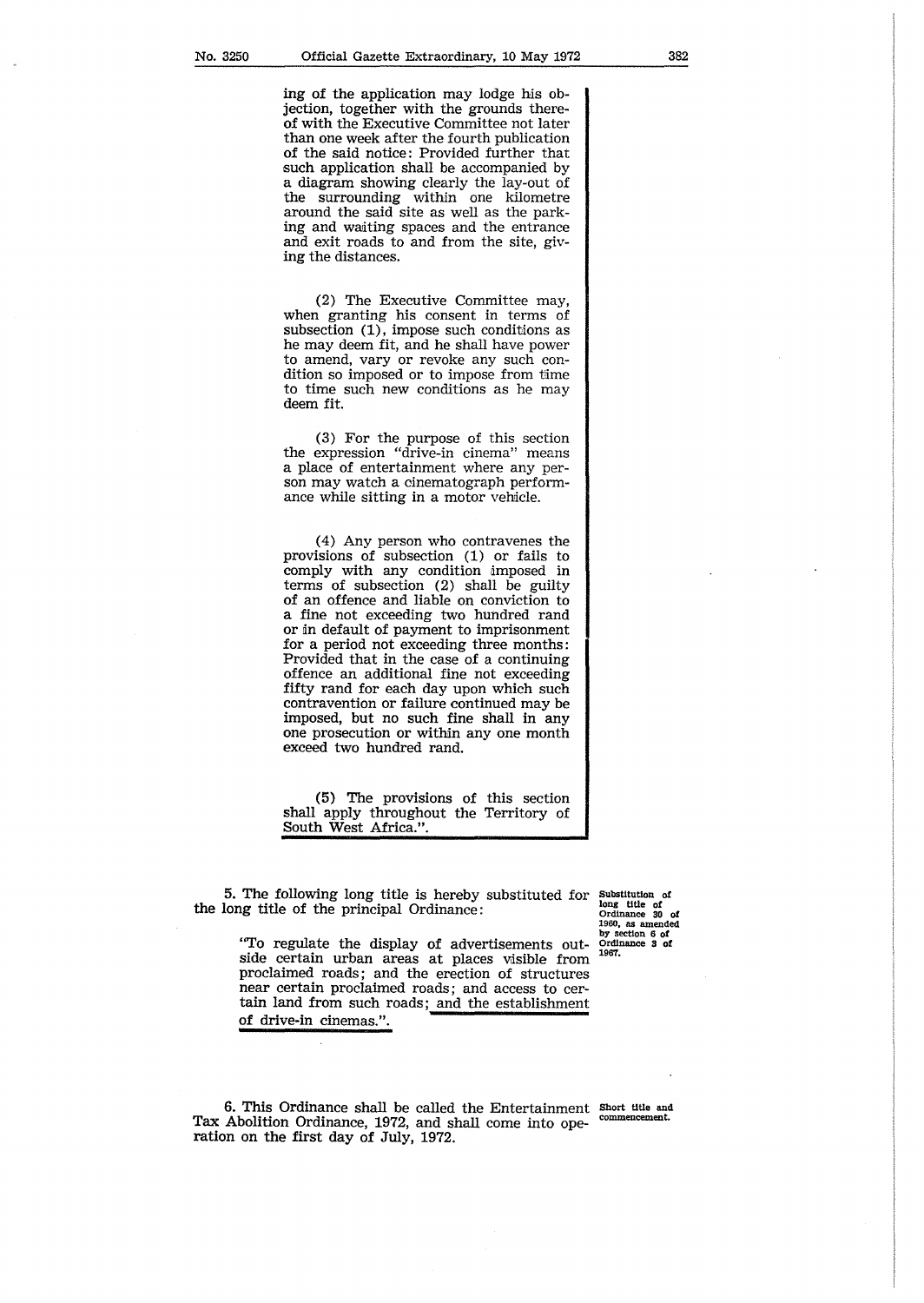| г |  |
|---|--|
|---|--|

| Nommer en jaar<br>van wet.                    | Kort titel.                                                                               | In hoeverre<br>herroep. |
|-----------------------------------------------|-------------------------------------------------------------------------------------------|-------------------------|
| Ordonnansie 11<br>van 1930.                   | Vermaaklikhede-<br>belastings Ordon-<br>nansie 1930.                                      | Die geheel.             |
| Ordonnansie 14<br>van 1953.                   | Wysigingsordon-<br>nansie op Ver-<br>maaklikheids-<br>belasting 1953.                     | Die geheel.             |
| Ordonnansie 4<br>van 1954.                    | Wysigingsordon-<br>nansie op Ver-<br>maaklikheids-<br>belasting 1954.                     | Die geheel.             |
| Ordonnansie 28<br>van 1960.                   | Wysigingsordon-<br>nansie op Ver-<br>maaklikheids-<br>belasting 1960.                     | Die geheel.             |
| Ordonnansie 2<br>van 1961.                    | Ordonnansie ter<br>Omrekening van<br>die Skaal van<br>Vermaaklikhede-<br>belasting, 1961. | Die geheel.             |
| Ordonnansie 4<br>van 1965.                    | Wysigingsordon-<br>nansie op Ver-<br>maaklikhede-<br>belasting 1965.                      | Die geheel.             |
| Ordonnansie 4<br>van 1966.                    | Wysigingsordon-<br>nansie op Ver-<br>maaklikheids-<br>belasting 1966.                     | Die geheel.             |
| Ordonnansie 39<br>van 1967.                   | Algemene Regs-<br>wysigingsordon-<br>nansie 1967.                                         | Artikel 1.              |
| Ordonnansie 16<br>van 1971.                   | Wysigingsordon-<br>nansie op Ver-<br>maaklikheids-<br>belasting 1971.                     | Die geheel.             |
| Goewerments-<br>kennisgewing<br>125 van 1930. |                                                                                           | Die geheel.             |
| Goewerments-<br>kennisgewing<br>10 van 1954.  |                                                                                           | Die geheel.             |
| Goewerments-<br>kennisgewing<br>24 van 1968.  |                                                                                           | Die geheel.             |
| Goewerments-<br>kennisgewing<br>118 van 1971. |                                                                                           | Die geheel.             |

J.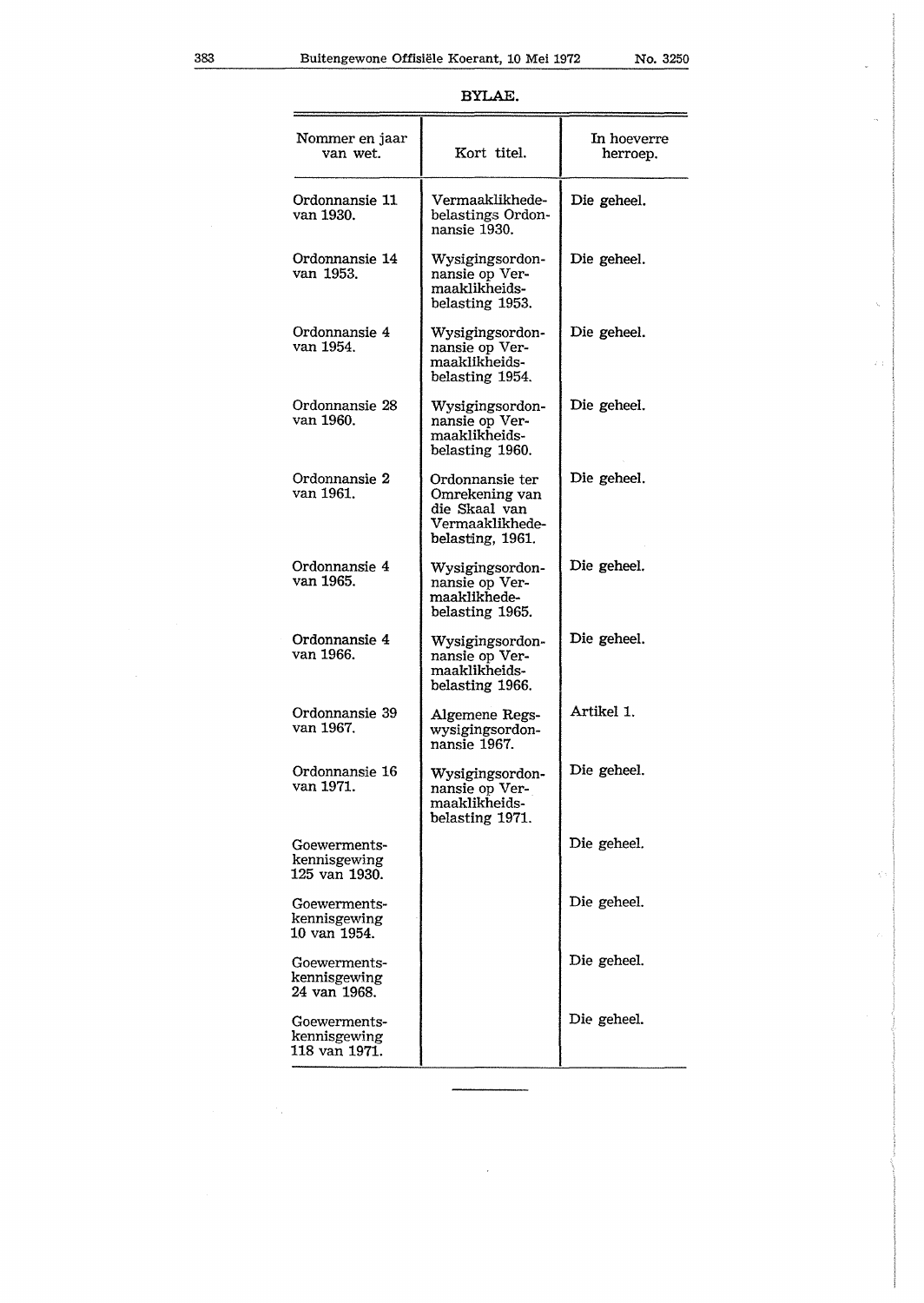l,

 $\mathcal{A}$ 

| SCHEDULE. |
|-----------|
|-----------|

| Number and year<br>of law.           | Short title.                                                     | Extent<br>Repealed. |
|--------------------------------------|------------------------------------------------------------------|---------------------|
| Ordinance 11 of<br>1930.             | Entertainments<br>Tax Ordinance.<br>1930.                        | The whole.          |
| Ordinance 14 of<br>1953.             | Entertainments<br>Tax Amendment<br>Ordinance, 1953.              | The whole.          |
| Ordinance 4 of<br>1954.              | Entertainment<br>Tax Amendment<br>Ordinance, 1954.               | The whole.          |
| Ordinance 28 of<br>1960.             | Entertainments<br>Tax Amendment<br>Ordinance, 1960.              | The whole.          |
| Ordinance 2 of<br>1961.              | Entertainments<br>Tax Conversion<br>of Rates<br>Ordinance, 1961. | The whole.          |
| Ordinance 4 of<br>1965.              | Entertainments<br>Tax Amendment<br>Ordinance, 1965.              | The whole.          |
| Ordinance 4 of<br>1966.              | Entertainments<br>Tax Amendment<br>Ordinance, 1966.              | The whole.          |
| Ordinance 39 of<br>1967.             | General Law<br>Amendment<br>Ordinance, 1967.                     | Section 1.          |
| Ordinance 16 of<br>1971.             | Entertainment<br>Tax Amendment<br>Ordinance, 1971.               | The whole.          |
| Government<br>Notice 125 of<br>1930. |                                                                  | The whole.          |
| Government<br>Notice 10 of<br>1954.  |                                                                  | The whole.          |
| Government<br>Notice 24 of<br>1968.  |                                                                  | The whole.          |
| Government<br>Notice 118 of<br>1971. |                                                                  | The whole.          |
|                                      |                                                                  |                     |

 $\bar{z}$